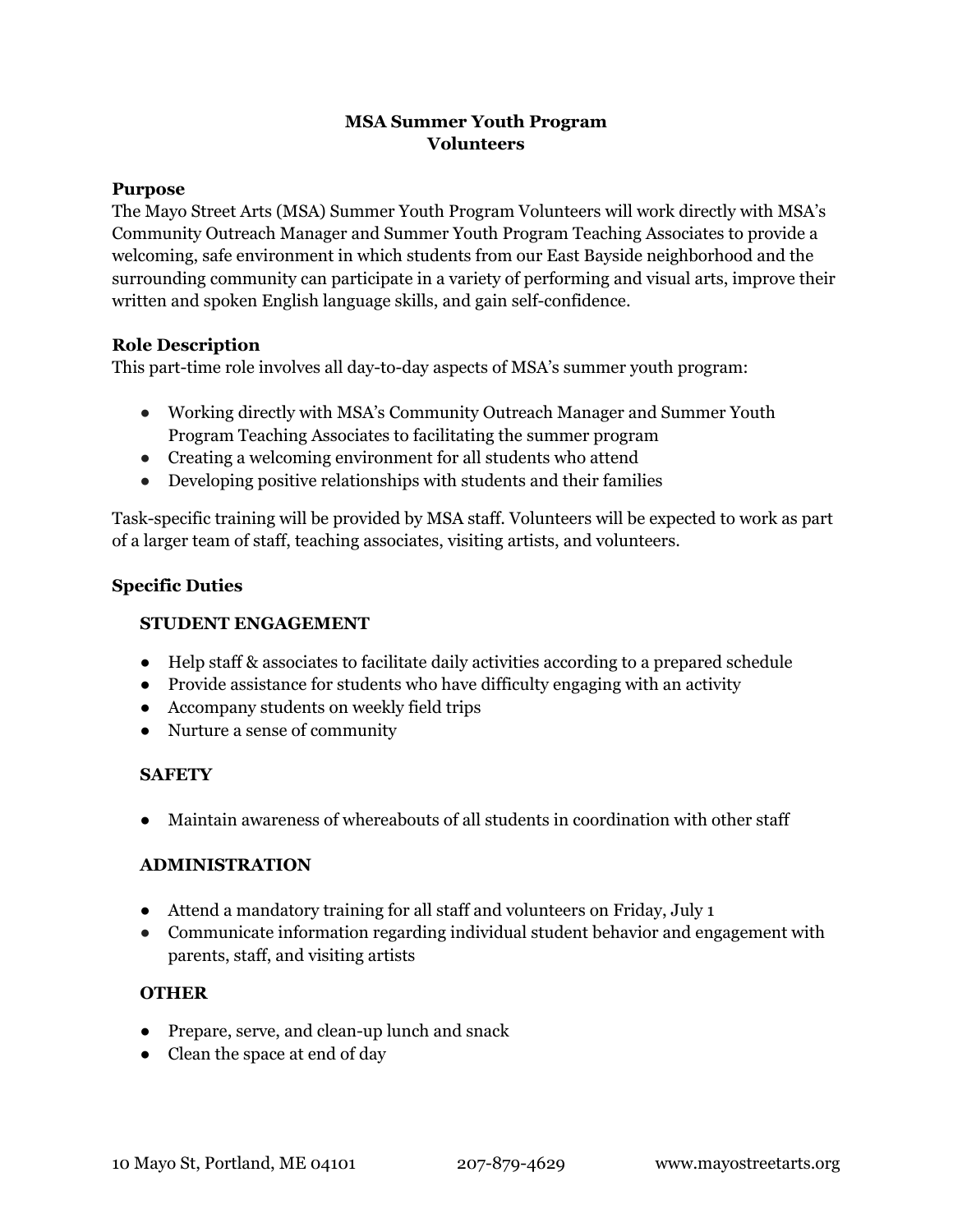# **Qualifications**

Volunteers should have comfort interacting with a large group of young students from a diverse array of backgrounds, the ability to model patience and de-escalation during conflicts, a love of the arts, and English language proficiency.

Additional skills of interest include:

- Empathy, patience, and caring
- Teaching experience/past work with children ages 5-11
- Ability to work with a group of 15-25 students (as a team with staff & associates)
- First-Aid/CPR certification
- Background in the arts
- ELL experience

Volunteers will be required to complete a fingerprint and background check through the Maine Department of Education prior to hiring. MSA will pay the \$70 fee.

# **Languages**

MSA staff conduct regular business in English, however many of our neighbors in East Bayside are non-native English speakers. Special consideration will be given to individuals with proficiency in other languages, especially Arabic, French, Lingala, Portuguese, Somali, and Spanish.

# **Schedule**

MSA's Summer Youth Program Volunteers can work up to 20 hours per week from July 5 - August 18, 2022. A mandatory training will also take place on Friday, July 1.

Morning volunteers will arrive at MSA ready to work by 8:00 AM and stay through clean-up at the end of lunch, until approximately 1:00 PM. Students ages 5-7 will attend the morning session.

Afternoon volunteers will arrive ready to work by 12:00 PM to prepare lunch and stay through student pick-up and clean-up at the end of the day, until approximately 5:00 PM. Students ages 7-11 will attend the afternoon session.

In the event that volunteers are unable to work due to illness or family emergency, they will be expected to contact MSA's Community Outreach Manager via both email and text at least two hours prior to their scheduled shift.

# **Compensation**

- Compensation at a rate of \$13/hour is available upon request and will be paid bi-weekly via direct deposit or check
- Letters of recommendation for future employment opportunities are available upon request